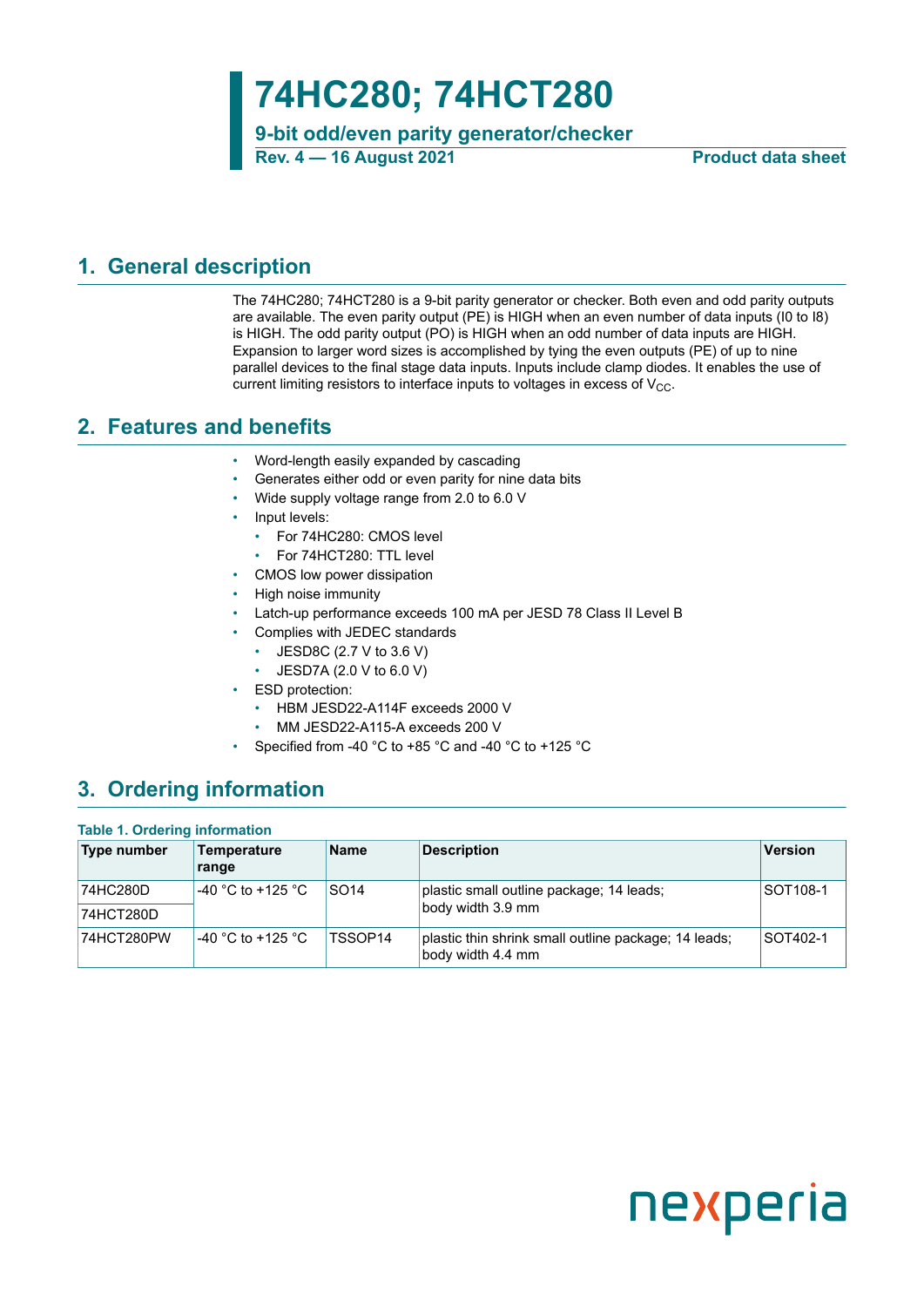### **9-bit odd/even parity generator/checker**

# <span id="page-1-0"></span>**4. Functional diagram**

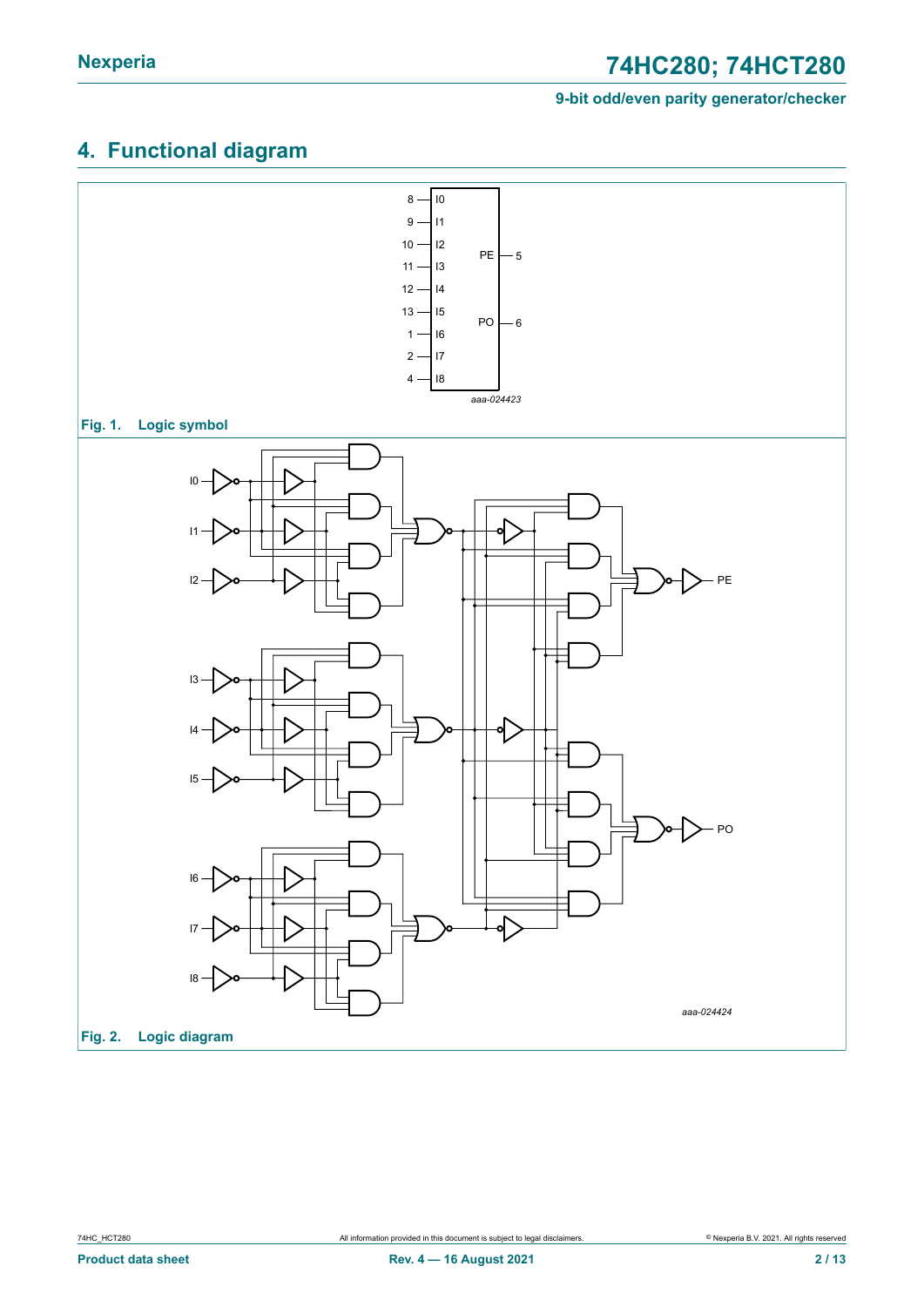### <span id="page-2-0"></span>**5. Pinning information**

<span id="page-2-1"></span>



### <span id="page-2-2"></span>**5.2. Pin description**

| <b>Table 2. Pin description</b>    |                                             |                    |  |  |  |  |
|------------------------------------|---------------------------------------------|--------------------|--|--|--|--|
| <b>Symbol</b>                      | Pin                                         | <b>Description</b> |  |  |  |  |
| 10, 11, 12, 13, 14, 15, 16, 17, 18 | $\vert 8, 9, 10, 11, 12, 13, 1, 2, 4 \vert$ | data input         |  |  |  |  |
| <b>GND</b>                         |                                             | ground (0 V)       |  |  |  |  |
| <b>PE</b>                          | 5                                           | even parity output |  |  |  |  |
| P <sub>O</sub>                     | 6                                           | odd parity output  |  |  |  |  |
| V <sub>CC</sub>                    | 14                                          | supply voltage     |  |  |  |  |

### <span id="page-2-3"></span>**6. Functional description**

#### **Table 3. Function table**

*H = HIGH voltage level; L = LOW voltage level*

| Inputs                                   | <b>Outputs</b> |           |  |  |  |  |
|------------------------------------------|----------------|-----------|--|--|--|--|
| number of HIGH data inputs (10 to 18) PE |                | <b>PO</b> |  |  |  |  |
| leven                                    | н              |           |  |  |  |  |
| lodd                                     |                | ۲         |  |  |  |  |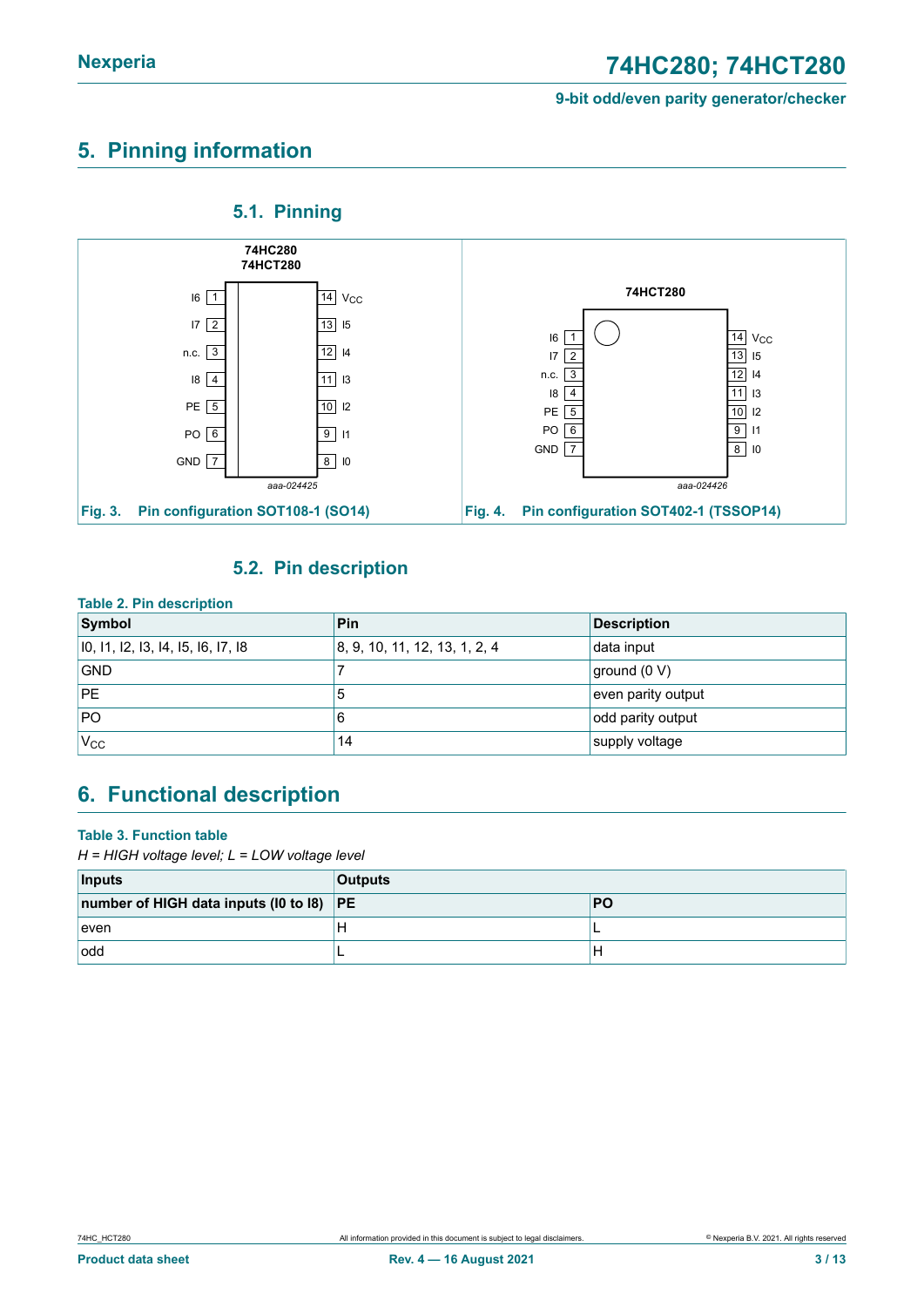### <span id="page-3-1"></span><span id="page-3-0"></span>**7. Limiting values**

#### **Table 4. Limiting values**

In accordance with the Absolute Maximum Rating System (IEC 60134). Voltages are referenced to GND (ground = 0 V).

|                                           | <b>Symbol Parameter</b> | <b>Conditions</b>                                                                                                                                                                                                                                                    | Min                      | <b>Max</b>               | <b>Unit</b> |
|-------------------------------------------|-------------------------|----------------------------------------------------------------------------------------------------------------------------------------------------------------------------------------------------------------------------------------------------------------------|--------------------------|--------------------------|-------------|
| $V_{CC}$                                  | supply voltage          |                                                                                                                                                                                                                                                                      | $-0.5$                   | $+7$                     | V           |
| $I_{IK}$                                  | input clamping current  | $V_1$ < -0.5 V or $V_1$ > $V_{CC}$ + 0.5 V<br>$[1] % \includegraphics[width=0.9\columnwidth]{figures/fig_10.pdf} \caption{The figure shows the number of times on the right panel. The left panel shows the number of times on the right panel.} \label{fig:time} %$ | $\overline{\phantom{a}}$ | ±20                      | mA          |
| $I_{OK}$                                  | output clamping current | $V_O$ < -0.5 V or $V_O$ > $V_{CC}$ + 0.5 V<br>$[1] % \includegraphics[width=0.9\columnwidth]{figures/fig_10.pdf} \caption{The figure shows the number of times on the right panel. The left panel shows the number of times on the right panel.} \label{fig:time} %$ | $\overline{\phantom{a}}$ | ±20                      | mA          |
| $\vert$ l <sub>O</sub>                    | output current          | $-0.5 V < VO < VCC + 0.5 V$                                                                                                                                                                                                                                          | $\blacksquare$           | ±25                      | mA          |
| $I_{\rm CC}$                              | supply current          |                                                                                                                                                                                                                                                                      | $\overline{\phantom{a}}$ | 50                       | mA          |
| <b>I</b> GND                              | ground current          |                                                                                                                                                                                                                                                                      | -50                      | $\overline{\phantom{a}}$ | mA          |
| ${ }^{\shortmid }\mathsf{T}_{\text{stg}}$ | storage temperature     |                                                                                                                                                                                                                                                                      | -65                      | $+150$                   | °C          |
| $P_{\text{tot}}$                          | total power dissipation | $[2]$                                                                                                                                                                                                                                                                | $\overline{\phantom{a}}$ | 500                      | mW          |

[1] The input and output voltage ratings may be exceeded if the input and output current ratings are observed.<br>[2] For SOT108-1 (SO14) package: P<sub>tot</sub> derates linearly with 10.1 mW/K above 100 °C.

For SOT108-1 (SO14) package:  $P_{tot}$  derates linearly with 10.1 mW/K above 100 °C.

For SOT402-1 (TSSOP14) package: P<sub>tot</sub> derates linearly with 7.3 mW/K above 81 °C.

### <span id="page-3-2"></span>**8. Recommended operating conditions**

#### **Table 5. Recommended operating conditions**

*Voltages are referenced to GND (ground = 0 V)*

|                     | Symbol Parameter                    | <b>Conditions</b>       |                          | 74HC280                      |              |                          | <b>74HCT280</b>          |                          |             |
|---------------------|-------------------------------------|-------------------------|--------------------------|------------------------------|--------------|--------------------------|--------------------------|--------------------------|-------------|
|                     |                                     |                         | Min                      | <b>Typ</b>                   | <b>Max</b>   | <b>Min</b>               | <b>Typ</b>               | <b>Max</b>               |             |
| $V_{\rm CC}$        | supply voltage                      |                         | 2.0                      | 5.0                          | 6.0          | 4.5                      | 5.0                      | 5.5                      | ١V          |
| $ V_1$              | input voltage                       |                         | 0                        | $\qquad \qquad \blacksquare$ | $V_{\rm CC}$ | 0                        | $\overline{\phantom{a}}$ | $V_{\rm CC}$             | ΙV          |
| $V_{\rm O}$         | output voltage                      |                         | 0                        | $\overline{\phantom{a}}$     | $V_{\rm CC}$ | 0                        | $\overline{\phantom{a}}$ | $V_{\rm CC}$             | ١V          |
| $T_{\mathsf{amb}}$  | ambient temperature                 |                         | $-40$                    | $+25$                        | $+125$       | $-40$                    | $+25$                    | $+125$                   | $^{\circ}C$ |
| $\Delta t/\Delta V$ | input transition rise and fall rate | $V_{\rm CC}$ = 2.0 V    | $\overline{\phantom{a}}$ | $\blacksquare$               | 625          | $\overline{\phantom{0}}$ |                          | $\overline{\phantom{a}}$ | ns/V        |
|                     |                                     | $V_{\rm CC}$ = 4.5 V    | -                        | 1.67                         | 139          | $\overline{\phantom{0}}$ | 1.67                     | 139                      | ns/V        |
|                     |                                     | $V_{\text{CC}}$ = 6.0 V | $\overline{\phantom{0}}$ |                              | 83           | $\overline{\phantom{0}}$ |                          | $\overline{\phantom{a}}$ | ns/V        |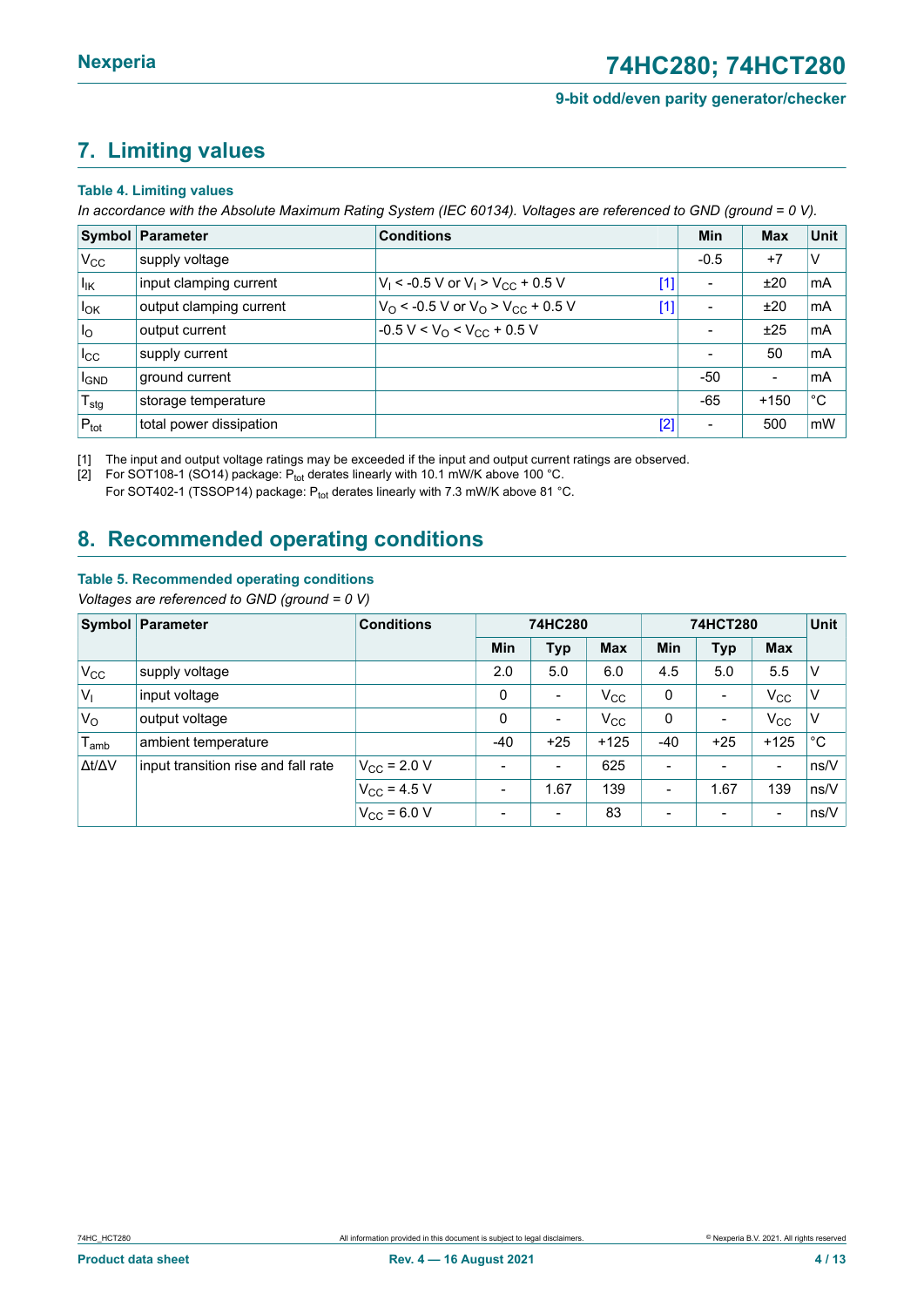# <span id="page-4-0"></span>**9. Static characteristics**

#### **Table 6. Static characteristics**

*At recommended operating conditions; voltages are referenced to GND (ground = 0 V).*

| Symbol Parameter           |                                    | <b>Conditions</b>                                           |                              | 25 °C          |                          | -40 °C to +85 °C         |                          | -40 °C to +125 °C            |                          | Unit    |
|----------------------------|------------------------------------|-------------------------------------------------------------|------------------------------|----------------|--------------------------|--------------------------|--------------------------|------------------------------|--------------------------|---------|
|                            |                                    |                                                             | Min                          | <b>Typ</b>     | <b>Max</b>               | Min                      | <b>Max</b>               | Min                          | <b>Max</b>               |         |
| 74HC280                    |                                    |                                                             |                              |                |                          |                          |                          |                              |                          |         |
| V <sub>IH</sub>            | <b>HIGH-level</b>                  | $V_{CC}$ = 2.0 V                                            | 1.5                          | 1.2            | $\blacksquare$           | 1.5                      | $\blacksquare$           | 1.5                          | $\overline{a}$           | $\vee$  |
|                            | input voltage                      | $V_{CC}$ = 4.5 V                                            | 3.15                         | 2.4            | $\overline{\phantom{a}}$ | 3.15                     | $\blacksquare$           | 3.15                         | $\overline{\phantom{0}}$ | V       |
|                            |                                    | $V_{CC}$ = 6.0 V                                            | 4.2                          | 3.2            |                          | 4.2                      |                          | 4.2                          |                          | $\vee$  |
| $V_{IL}$                   | LOW-level                          | $V_{CC}$ = 2.0 V                                            | $\blacksquare$               | 0.8            | 0.5                      | $\blacksquare$           | 0.5                      | $\blacksquare$               | 0.5                      | V       |
|                            | input voltage                      | $V_{CC}$ = 4.5 V                                            |                              | 2.1            | 1.35                     | $\overline{a}$           | 1.35                     | $\overline{a}$               | 1.35                     | V       |
|                            |                                    | $V_{\rm CC}$ = 6.0 V                                        | $\overline{a}$               | 2.8            | 1.8                      | $\blacksquare$           | 1.8                      | $\blacksquare$               | 1.8                      | V       |
| <b>V<sub>OH</sub></b>      | <b>HIGH-level</b>                  | $V_I = V_{IH}$ or $V_{IL}$                                  |                              |                |                          |                          |                          |                              |                          |         |
|                            | output voltage                     | $I_{\text{O}}$ = -20 µA; $V_{\text{CC}}$ = 2.0 V            | 1.9                          | 2.0            | $\overline{\phantom{a}}$ | 1.9                      | $\blacksquare$           | 1.9                          | $\overline{\phantom{a}}$ | V       |
|                            |                                    | $I_{\text{O}}$ = -20 µA; $V_{\text{CC}}$ = 4.5 V            | 4.4                          | 4.5            | $\overline{\phantom{a}}$ | 4.4                      |                          | 4.4                          |                          | $\vee$  |
|                            |                                    | $I_{\text{O}}$ = -20 µA; $V_{\text{CC}}$ = 6.0 V            | 5.9                          | 6.0            | $\blacksquare$           | 5.9                      | $\overline{\phantom{a}}$ | 5.9                          | $\overline{\phantom{0}}$ | V       |
|                            |                                    | $IO$ = -4.0 mA; $VCC$ = 4.5 V                               | 3.98                         | 4.32           |                          | 3.84                     |                          | 3.7                          |                          | V       |
|                            |                                    | $I_{\text{O}}$ = -5.2 mA; $V_{\text{CC}}$ = 6.0 V           | 5.48                         | 5.81           | $\blacksquare$           | 5.34                     | $\blacksquare$           | 5.2                          | $\overline{\phantom{a}}$ | V       |
| $V_{OL}$                   | LOW-level                          | $V_I = V_{IH}$ or $V_{IL}$                                  |                              |                |                          |                          |                          |                              |                          |         |
|                            | output voltage                     | $I_{\text{O}}$ = 20 µA; $V_{\text{CC}}$ = 2.0 V             | $\overline{a}$               | 0              | 0.1                      | $\overline{\phantom{0}}$ | 0.1                      | $\overline{a}$               | 0.1                      | $\vee$  |
|                            |                                    | $I_{\text{O}}$ = 20 µA; $V_{\text{CC}}$ = 4.5 V             | $\frac{1}{2}$                | 0              | 0.1                      | $\overline{\phantom{0}}$ | 0.1                      | $\frac{1}{2}$                | 0.1                      | V       |
|                            |                                    | $I_{\Omega}$ = 20 µA; $V_{CC}$ = 6.0 V                      |                              | 0              | 0.1                      | $\overline{\phantom{0}}$ | 0.1                      | $\blacksquare$               | 0.1                      | V       |
|                            |                                    | $IO$ = 4.0 mA; $VCC$ = 4.5 V                                | $\overline{\phantom{a}}$     | 0.15           | 0.26                     | $\overline{\phantom{0}}$ | 0.33                     | $\blacksquare$               | 0.4                      | V       |
|                            |                                    | $I_{\text{O}}$ = 5.2 mA; $V_{\text{CC}}$ = 6.0 V            |                              | 0.16           | 0.26                     | $\overline{a}$           | 0.33                     | $\overline{a}$               | 0.4                      | V       |
| $\mathbf{I}_{\mathrm{I}}$  | input leakage<br>current           | $V_1$ = $V_{CC}$ or GND; $V_{CC}$ = 6.0 V                   | $\overline{\phantom{a}}$     |                | ±0.1                     | $\blacksquare$           | ±1.0                     | $\blacksquare$               | ±1.0                     | μA      |
| $I_{\rm CC}$               | supply current                     | $V_1 = V_{CC}$ or GND; $I_Q = 0$ A;<br>$V_{CC}$ = 6.0 V     |                              | $\overline{a}$ | 8.0                      | $\overline{\phantom{0}}$ | 80                       | $\blacksquare$               | 160                      | μA      |
| C <sub>1</sub>             | input<br>capacitance               |                                                             | $\qquad \qquad \blacksquare$ | 3.5            |                          |                          |                          |                              |                          | pF      |
| 74HCT280                   |                                    |                                                             |                              |                |                          |                          |                          |                              |                          |         |
| $V_{\text{IH}}$            | <b>HIGH-level</b><br>input voltage | $V_{\text{CC}}$ = 4.5 V to 5.5 V                            | 2.0                          | 1.6            | $\overline{\phantom{a}}$ | 2.0                      |                          | 2.0                          |                          | $\sf V$ |
| $\mathsf{V}_{\mathsf{IL}}$ | LOW-level<br>input voltage         | $V_{CC}$ = 4.5 V to 5.5 V                                   | $\overline{\phantom{a}}$     | 1.2            | 0.8                      | $\blacksquare$           | 0.8                      | $\blacksquare$               | 0.8                      | V       |
| $V_{OH}$                   | HIGH-level                         | $V_1$ = $V_{1H}$ or $V_{1L}$ ; $V_{CC}$ = 4.5 V             |                              |                |                          |                          |                          |                              |                          |         |
|                            | output voltage                     | $I_{\Omega}$ = -20 µA                                       | 4.4                          | 4.5            | $\blacksquare$           | 4.4                      |                          | 4.4                          |                          | V       |
|                            |                                    | $IO = -4.0$ mA                                              | 3.98                         | 4.32           | $\blacksquare$           | 3.84                     | $\overline{\phantom{a}}$ | 3.7                          | $\overline{\phantom{a}}$ | V       |
| $V_{OL}$                   | LOW-level                          | $V_1 = V_{IH}$ or $V_{IL}$ ; $V_{CC} = 4.5$ V               |                              |                |                          |                          |                          |                              |                          |         |
|                            | output voltage                     | $I_{\Omega}$ = 20 µA                                        | $\qquad \qquad \blacksquare$ | 0              | 0.1                      | $\overline{\phantom{0}}$ | 0.1                      | $\frac{1}{2}$                | 0.1                      | V       |
|                            |                                    | $I_{\Omega}$ = 4.0 mA                                       | $\qquad \qquad \blacksquare$ | 0.15           | 0.26                     | $\overline{\phantom{0}}$ | 0.33                     | $\qquad \qquad \blacksquare$ | 0.4                      | V       |
| h,                         | input leakage<br>current           | $V_1$ = $V_{CC}$ or GND; $V_{CC}$ = 5.5 V                   |                              |                | ±0.1                     |                          | ±1.0                     |                              | ±1.0                     | μA      |
| $I_{\rm CC}$               | supply current                     | $V_1$ = $V_{CC}$ or GND; $V_{CC}$ = 5.5 V;<br>$I_{O} = 0 A$ |                              |                | 8.0                      |                          | 80                       |                              | 160                      | μA      |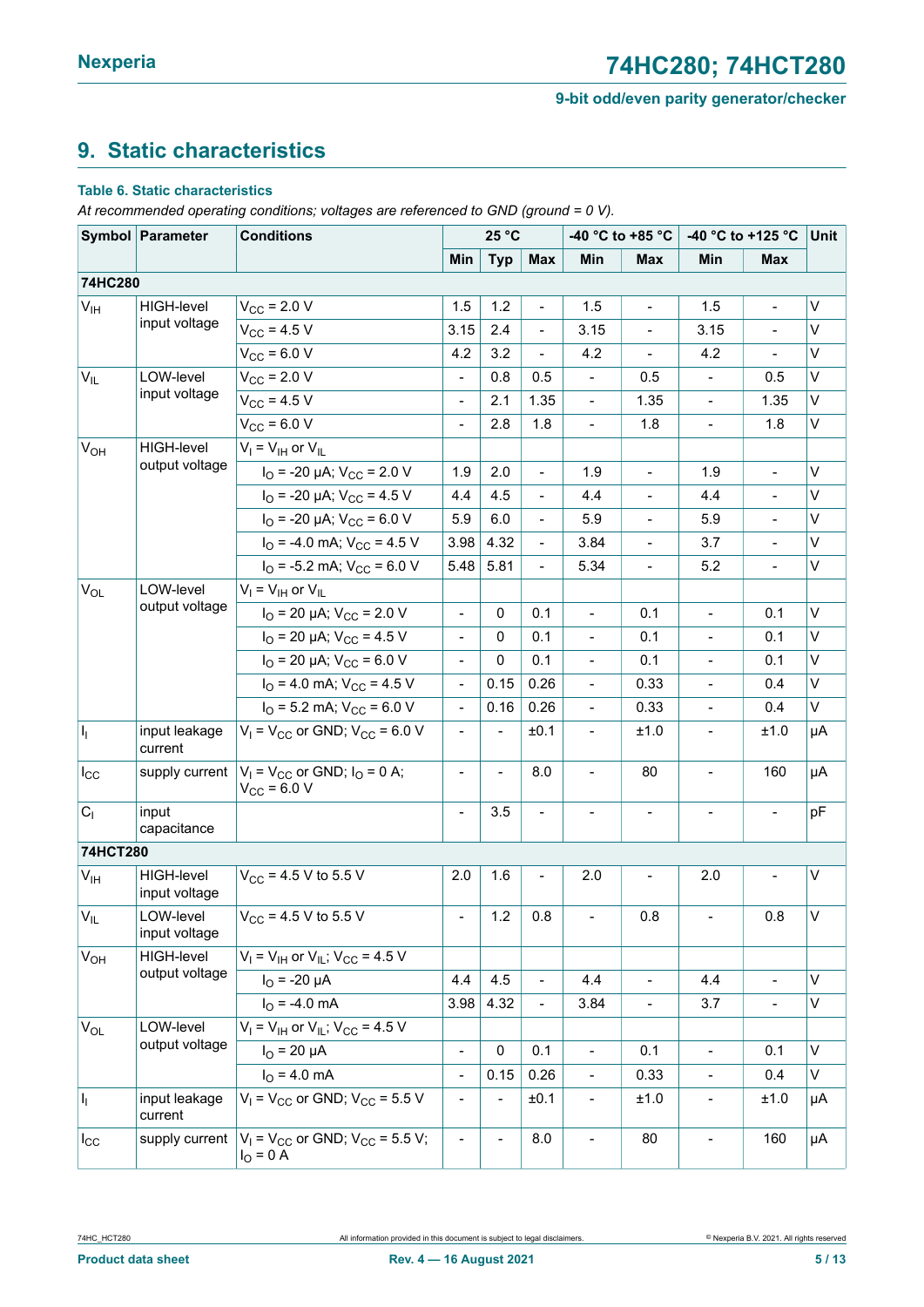### **9-bit odd/even parity generator/checker**

|                     | Symbol Parameter     | <b>Conditions</b>                                                                                                                                     |            | 25 °C      |                          | -40 °C to +85 °C $\vert$ |            | -40 °C to +125 °C Unit |            |    |
|---------------------|----------------------|-------------------------------------------------------------------------------------------------------------------------------------------------------|------------|------------|--------------------------|--------------------------|------------|------------------------|------------|----|
|                     |                      |                                                                                                                                                       | <b>Min</b> | <b>Typ</b> | <b>Max</b>               | <b>Min</b>               | <b>Max</b> | Min                    | <b>Max</b> |    |
| $\Delta I_{\rm CC}$ | additional           | per input pin; $V_1$ = $V_{CC}$ - 2.1 V;<br>supply current other inputs at $V_{CC}$ or GND;<br>$V_{\text{CC}}$ = 4.5 V to 5.5 V; $I_{\text{O}}$ = 0 A |            |            |                          |                          |            |                        |            |    |
|                     |                      | In inputs                                                                                                                                             |            | 100        | 360                      |                          | 450        |                        | 490        | μA |
| $ C_1 $             | input<br>capacitance |                                                                                                                                                       |            | 3.5        | $\overline{\phantom{0}}$ |                          |            |                        |            | pF |

### <span id="page-5-0"></span>**10. Dynamic characteristics**

#### **Table 7. Dynamic characteristics**

*Voltages* are *referenced* to GND (ground = 0 V);  $C_L$  = 50 pF unless otherwise specified; for test circuit, see [Fig. 6](#page-7-0).

|          | Symbol Parameter                    | <b>Conditions</b>                             |                          | 25 °C          |                          |                          |                          | -40 °C to +85 °C $\mid$ -40 °C to +125 °C Unit |                              |    |
|----------|-------------------------------------|-----------------------------------------------|--------------------------|----------------|--------------------------|--------------------------|--------------------------|------------------------------------------------|------------------------------|----|
|          |                                     |                                               | Min                      | <b>Typ</b>     | <b>Max</b>               | Min                      | <b>Max</b>               | <b>Min</b>                                     | <b>Max</b>                   |    |
| 74HC280  |                                     |                                               |                          |                |                          |                          |                          |                                                |                              |    |
| $t_{pd}$ | propagation                         | $[1]$<br>In to PE; see Fig. 5                 |                          |                |                          |                          |                          |                                                |                              |    |
|          | delay                               | $V_{\text{CC}}$ = 2.0 V                       | $\overline{\phantom{0}}$ | 55             | 200                      | $\blacksquare$           | 250                      | $\blacksquare$                                 | 300                          | ns |
|          |                                     | $V_{\rm CC}$ = 4.5 V                          | $\blacksquare$           | 20             | 40                       | $\blacksquare$           | 50                       | $\overline{\phantom{a}}$                       | 60                           | ns |
|          |                                     | $V_{CC}$ = 5.0 V; C <sub>L</sub> = 15 pF      | $\blacksquare$           | 17             | $\overline{\phantom{0}}$ | $\overline{\phantom{a}}$ | $\overline{\phantom{a}}$ | $\overline{\phantom{a}}$                       | $\qquad \qquad \blacksquare$ | ns |
|          |                                     | $V_{CC}$ = 6.0 V                              | $\blacksquare$           | 16             | 34                       |                          | 43                       | $\overline{\phantom{a}}$                       | 51                           | ns |
|          |                                     | In to PO; see Fig. 5                          |                          |                |                          |                          |                          |                                                |                              |    |
|          |                                     | $V_{\rm CC}$ = 2.0 V                          | $\blacksquare$           | 63             | 200                      | $\blacksquare$           | 250                      | $\blacksquare$                                 | 300                          | ns |
|          |                                     | $V_{\rm CC}$ = 4.5 V                          | $\blacksquare$           | 23             | 40                       | $\blacksquare$           | 50                       | $\overline{\phantom{a}}$                       | 60                           | ns |
|          |                                     | $V_{CC}$ = 5.0 V; C <sub>L</sub> = 15 pF      | $\overline{\phantom{0}}$ | 20             | $\overline{\phantom{0}}$ | $\overline{\phantom{a}}$ | $\blacksquare$           | $\overline{\phantom{a}}$                       | $\qquad \qquad \blacksquare$ | ns |
|          |                                     | $V_{\rm CC}$ = 6.0 V                          | $\blacksquare$           | 18             | 34                       | $\blacksquare$           | 43                       | $\blacksquare$                                 | 51                           | ns |
| $ t_t $  | transition                          | [2]<br>see Fig. 5                             |                          |                |                          |                          |                          |                                                |                              |    |
|          | time                                | $V_{\rm CC}$ = 2.0 V                          | $\blacksquare$           | 19             | 75                       |                          | 95                       |                                                | 110                          | ns |
|          |                                     | $V_{CC}$ = 4.5 V                              | $\blacksquare$           | $\overline{7}$ | 15                       | $\blacksquare$           | 19                       | $\overline{\phantom{a}}$                       | 22                           | ns |
|          |                                     | $V_{CC}$ = 6.0 V                              | $\blacksquare$           | 6              | 13                       | $\overline{\phantom{a}}$ | 16                       | $\overline{\phantom{a}}$                       | 19                           | ns |
| $C_{PD}$ | power<br>dissipation<br>capacitance | per package; $V_1$ = GND to $V_{CC}$<br>$[3]$ | $\overline{\phantom{0}}$ | 65             |                          |                          |                          |                                                | $\overline{a}$               | pF |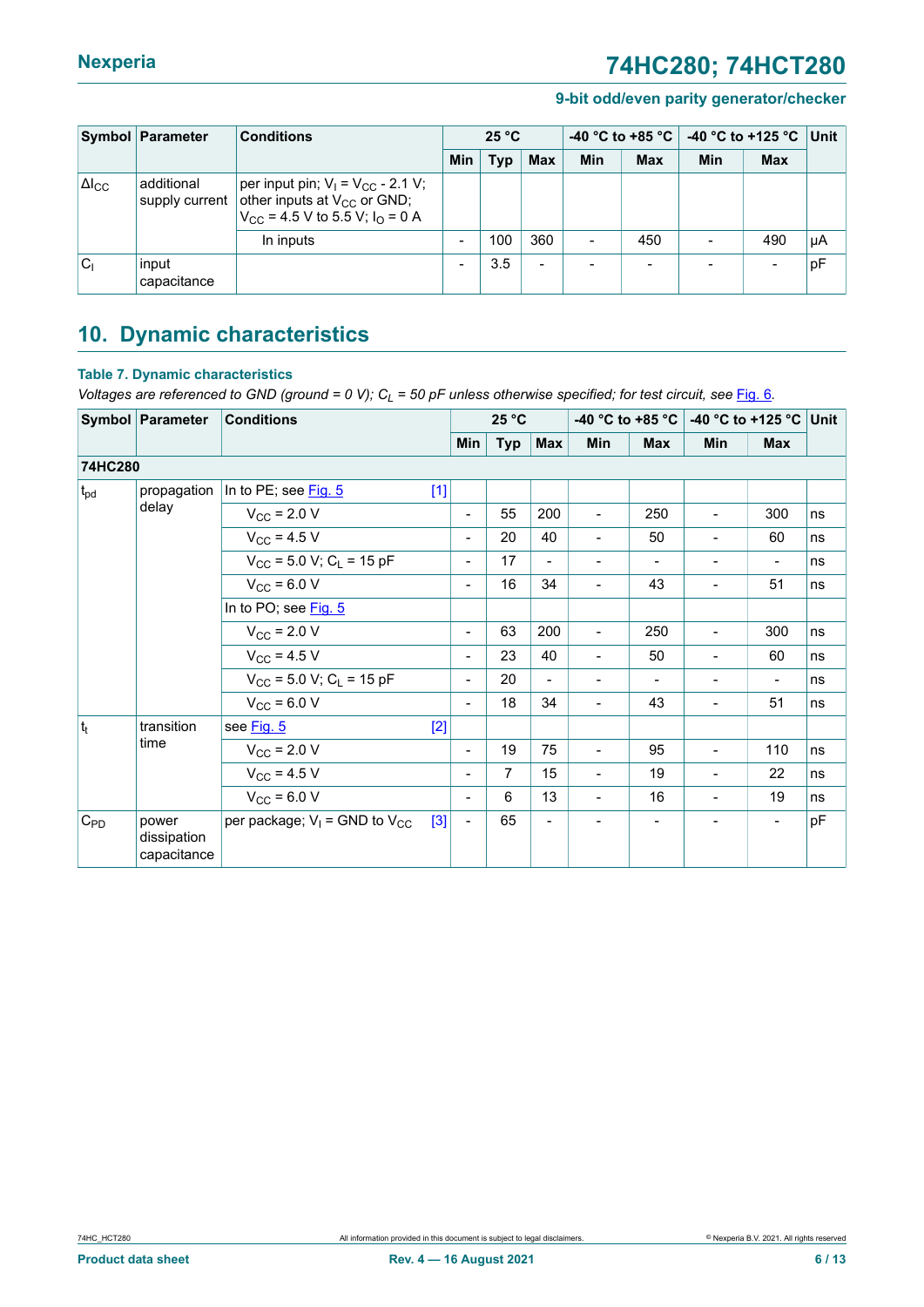#### **9-bit odd/even parity generator/checker**

<span id="page-6-1"></span>

|                 | Symbol Parameter                    | <b>Conditions</b>                                      |                          | 25 °C      |                          |            |                          | -40 °C to +85 °C $\vert$ -40 °C to +125 °C Unit |                          |    |
|-----------------|-------------------------------------|--------------------------------------------------------|--------------------------|------------|--------------------------|------------|--------------------------|-------------------------------------------------|--------------------------|----|
|                 |                                     |                                                        | <b>Min</b>               | <b>Typ</b> | <b>Max</b>               | <b>Min</b> | <b>Max</b>               | Min                                             | <b>Max</b>               |    |
| <b>74HCT280</b> |                                     |                                                        |                          |            |                          |            |                          |                                                 |                          |    |
| $t_{pd}$        | propagation                         | $[1]$<br>In to PE; see $Fig. 5$                        |                          |            |                          |            |                          |                                                 |                          |    |
|                 | delay                               | $V_{\text{CC}}$ = 4.5 V                                | $\blacksquare$           | 21         | 42                       |            | 53                       |                                                 | 63                       | ns |
|                 |                                     | $V_{CC}$ = 5.0 V; C <sub>i</sub> = 15 pF               | $\blacksquare$           | 18         | $\overline{\phantom{0}}$ |            | $\overline{\phantom{a}}$ |                                                 | $\blacksquare$           | ns |
|                 |                                     | In to PO; see Fig. 5                                   |                          |            |                          |            |                          |                                                 |                          |    |
|                 |                                     | $V_{CC}$ = 4.5 V                                       | $\blacksquare$           | 26         | 45                       |            | 56                       |                                                 | 68                       | ns |
|                 |                                     | $V_{CC}$ = 5.0 V; C <sub>1</sub> = 15 pF               | $\blacksquare$           | 22         | Ξ.                       |            | $\overline{\phantom{a}}$ |                                                 | $\blacksquare$           | ns |
| $ t_t $         | transition                          | [2]<br>see Fig. 5                                      |                          |            |                          |            |                          |                                                 |                          |    |
|                 | time                                | $V_{\rm CC}$ = 4.5 V                                   | $\overline{\phantom{0}}$ | 7          | 15                       |            | 19                       |                                                 | 22                       | ns |
| $C_{PD}$        | power<br>dissipation<br>capacitance | [3]<br>per package;<br>$V_1$ = GND to $V_{CC}$ - 1.5 V | $\overline{\phantom{a}}$ | 65         | Ξ.                       |            | $\blacksquare$           |                                                 | $\overline{\phantom{0}}$ | pF |

[1]  $\;$  t<sub>pd</sub> is the same as t<sub>PHL</sub> and t<sub>PLH</sub>.

[2]  $t_t$  is the same as  $t_{\text{THL}}$  and  $t_{\text{TLH}}$ .

[3]  $\,$  C<sub>PD</sub> is used to determine the dynamic power dissipation (P<sub>D</sub> in μW):

 $P_D = C_{PD} \times V_{CC}^2 \times f_i \times N + \sum (C_L \times V_{CC}^2 \times f_o)$  where:

fi = input frequency in MHz;

 $f_0$  = output frequency in MHz;

 $C_L$  = output load capacitance in pF;

 $V_{CC}$  = supply voltage in V;

N = number of inputs switching;

 $\sum (C_L \times V_{CC}^2 \times f_o) = \text{sum of outputs.}$ 

### <span id="page-6-3"></span>**10.1. Waveforms and test circuit**

<span id="page-6-0"></span>

<span id="page-6-2"></span> $V_{OL}$  and  $V_{OH}$  are typical voltage output levels that occur with the output load.

#### **Fig. 5. Input (In) to output (PE, PO) propagation delays and output transition times**

#### **Table 8. Measurement points**

| Type     | Input          | <b>Output</b> |             |             |  |  |
|----------|----------------|---------------|-------------|-------------|--|--|
|          | V <sub>M</sub> | $V_{M}$       | $V_{\rm X}$ | V٧          |  |  |
| 74HC280  | $0.5V_{CC}$    | $0.5V_{CC}$   | $0.1V_{CC}$ | $0.9V_{CC}$ |  |  |
| 74HCT280 | 1.3V           | 1.3V          | $0.1V_{CC}$ | $0.9V_{CC}$ |  |  |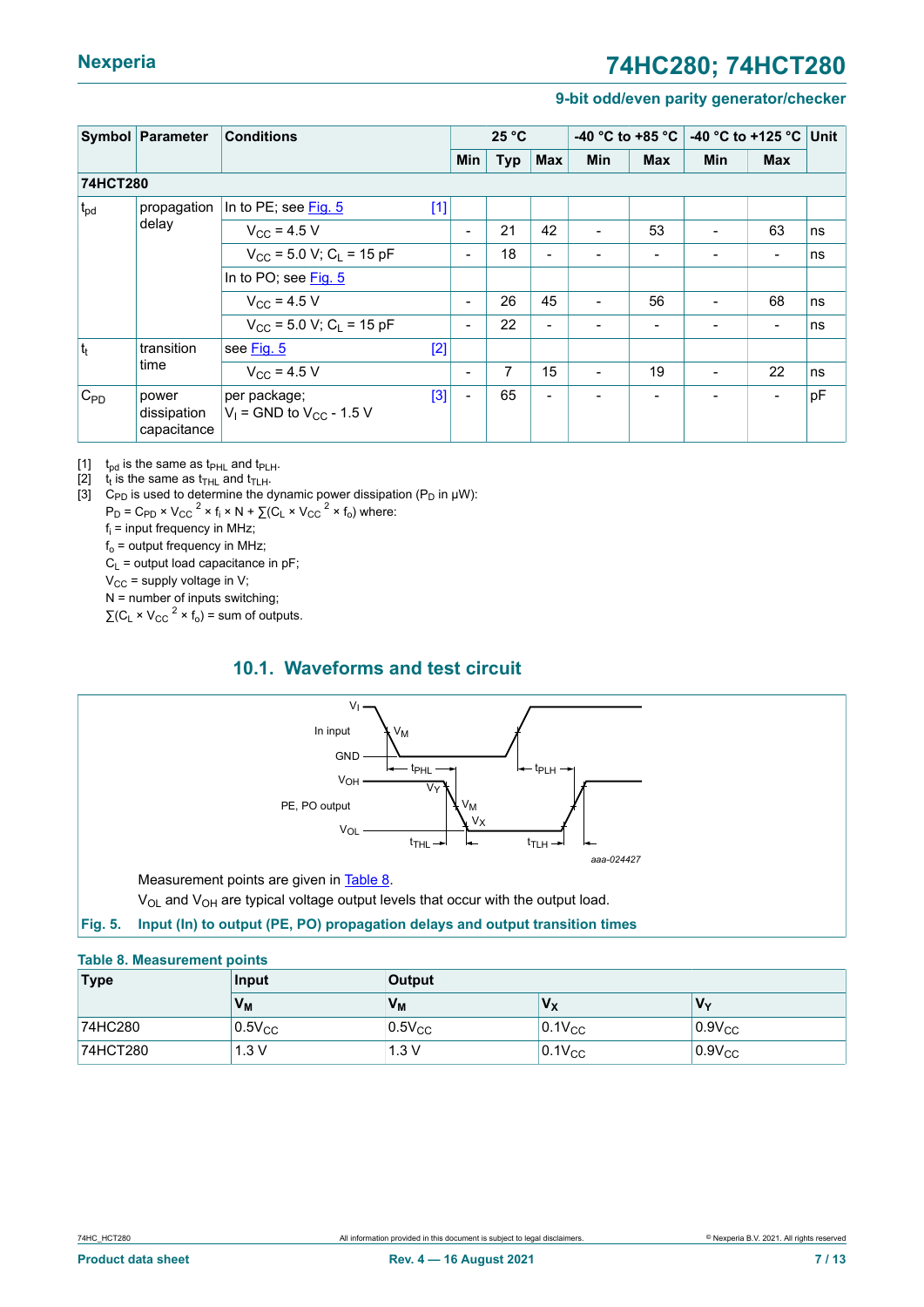#### **9-bit odd/even parity generator/checker**

<span id="page-7-0"></span>

#### <span id="page-7-1"></span>**Table 9. Test data**

| <b>Type</b> | Input        |       | Load            | S1 position  |                   |
|-------------|--------------|-------|-----------------|--------------|-------------------|
|             | W.           | ≀ե, Ե | 'C <sub>L</sub> | 'R,          | <b>TPHL, TPLH</b> |
| 74HC280     | $V_{\rm CC}$ | ∣6 ns | 15 pF, 50 pF    | 1 k $\Omega$ | open              |
| 74HCT280    | 3V           | ∣6 ns | 15 pF, 50 pF    | 1 k $\Omega$ | open              |

### <span id="page-7-2"></span>**11. Application information**

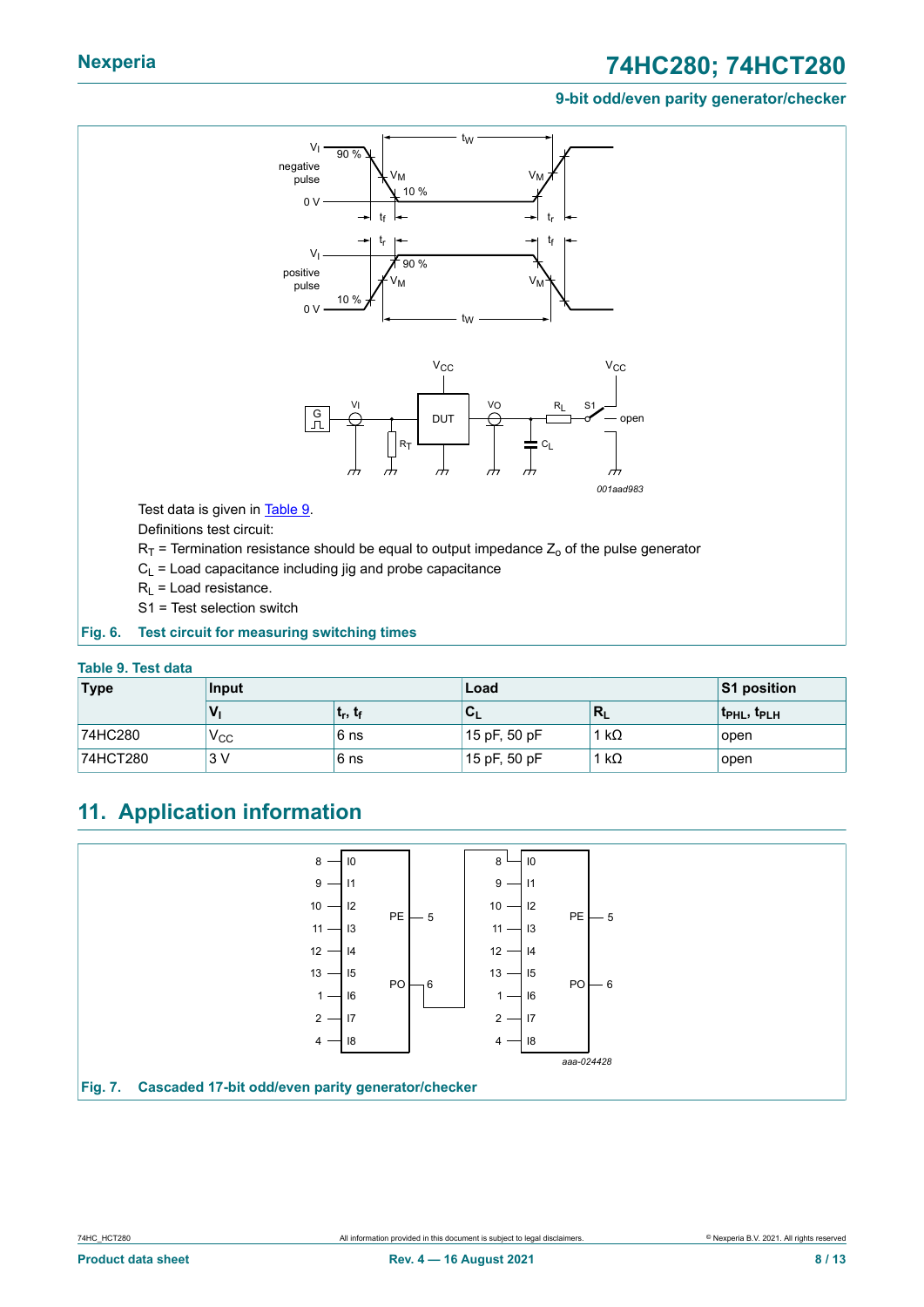### <span id="page-8-0"></span>**12. Package outline**



#### **Fig. 8. Package outline SOT108-1 (SO14)**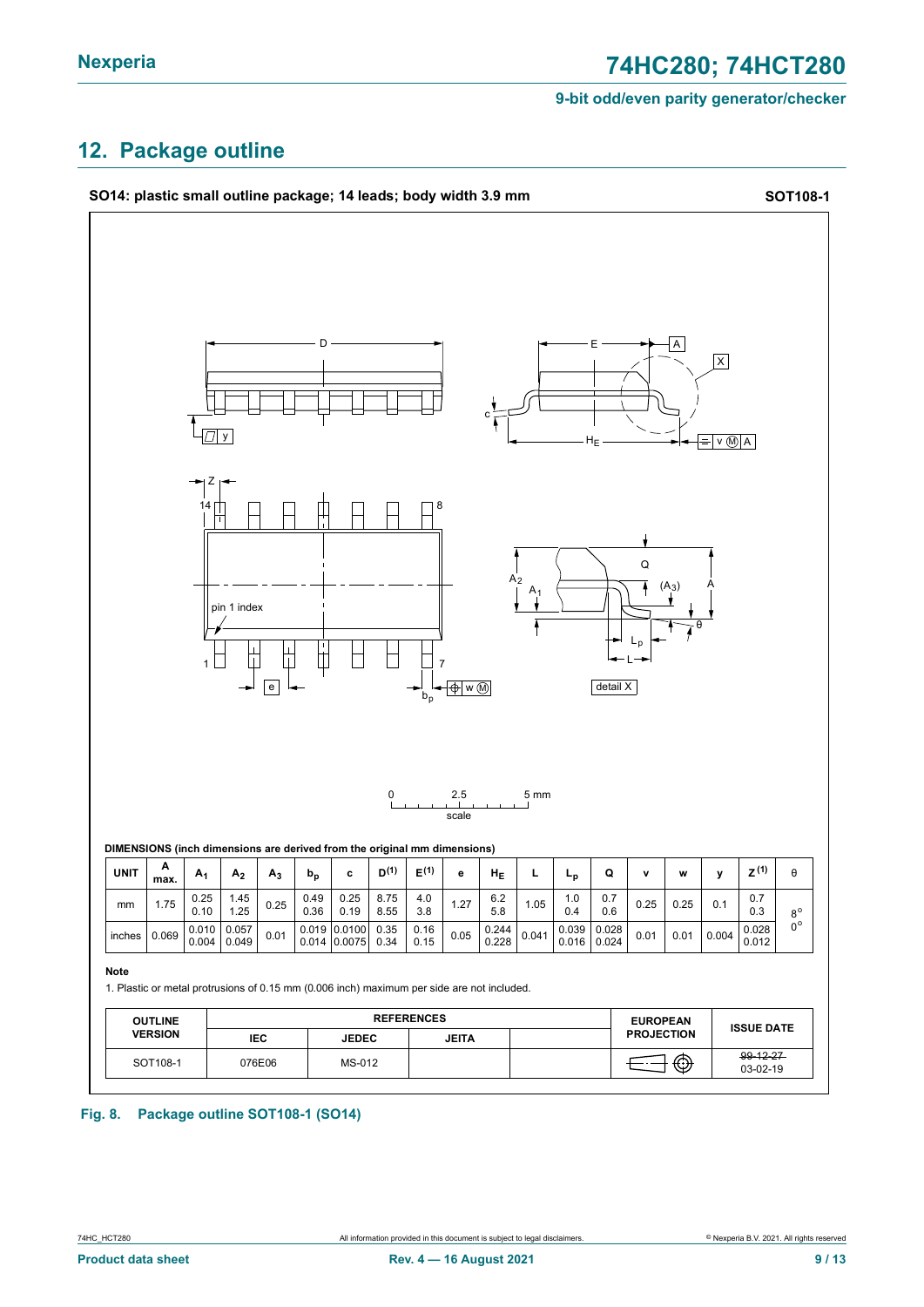

**Fig. 9. Package outline SOT402-1 (TSSOP14)**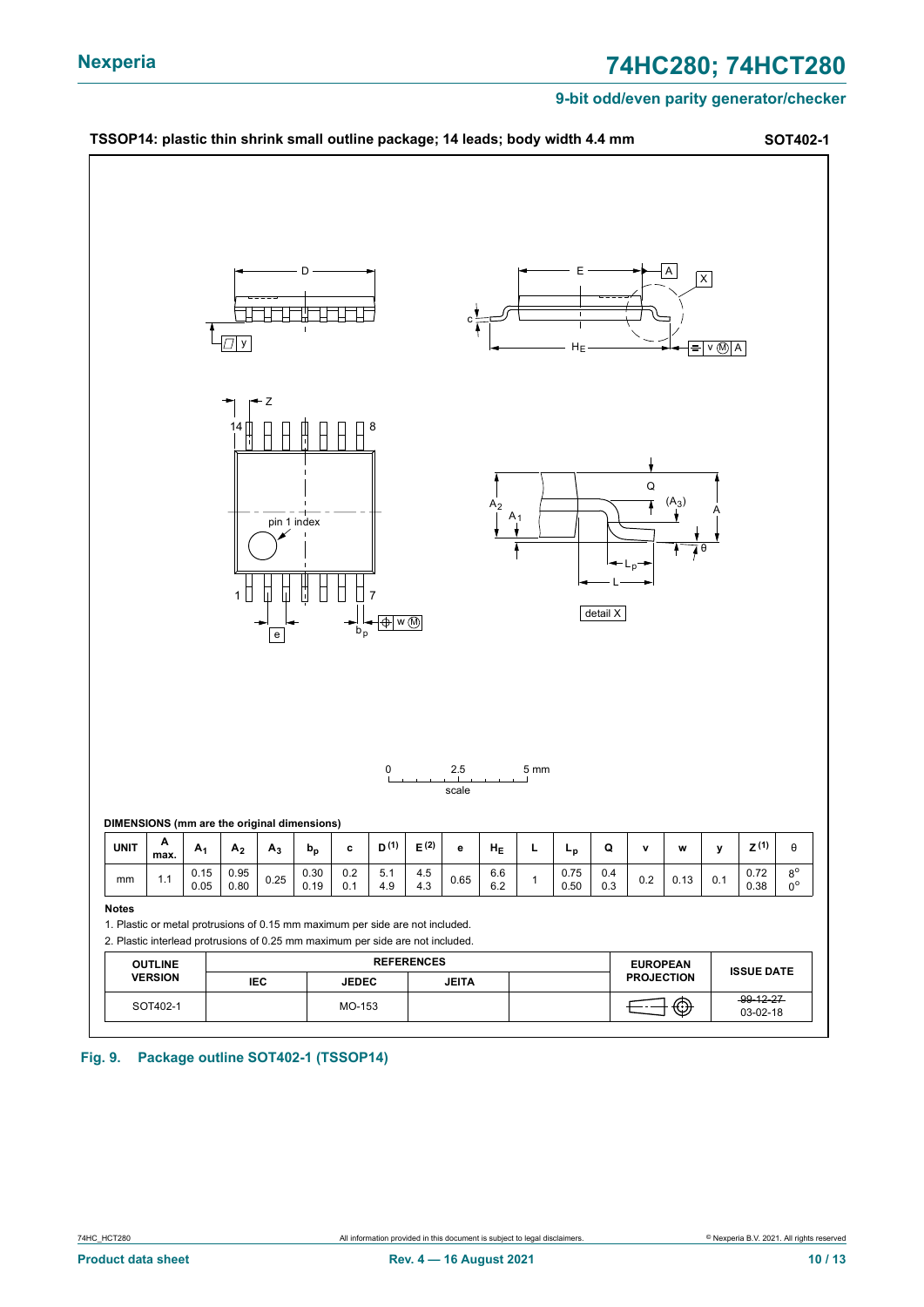### <span id="page-10-0"></span>**13. Abbreviations**

| Acronym     | <b>Description</b>                      |
|-------------|-----------------------------------------|
| <b>CDM</b>  | <b>Charged Device Model</b>             |
| <b>CMOS</b> | Complementary Metal-Oxide Semiconductor |
| DUT         | Device Under Test                       |
| <b>ESD</b>  | ElectroStatic Discharge                 |
| <b>HBM</b>  | Human Body Model                        |
| <b>MM</b>   | Machine Model                           |

# <span id="page-10-1"></span>**14. Revision history**

#### **Table 11. Revision history**

| <b>Document ID</b> | <b>Release date</b>                                                                                                                                                                                                                                                                                                                                                        | Data sheet status     | <b>Change notice</b> | <b>Supersedes</b> |  |
|--------------------|----------------------------------------------------------------------------------------------------------------------------------------------------------------------------------------------------------------------------------------------------------------------------------------------------------------------------------------------------------------------------|-----------------------|----------------------|-------------------|--|
| 74HC HCT280 v.4    | 20210816                                                                                                                                                                                                                                                                                                                                                                   | Product data sheet    |                      | 74HC HCT280 v.3   |  |
| Modifications:     | The format of this data sheet has been redesigned to comply with the identity<br>quidelines of Nexperia.<br>Legal texts have been adapted to the new company name where appropriate.<br>Type number 74HCT280DB (SOT337-1/SSOP14) removed.<br>Type number 74HCT280PW (SOT402-1/TSSOP14) added.<br>Section 7: Derating values for $P_{tot}$ total power dissipation updated. |                       |                      |                   |  |
| 74HC HCT280 v.3    | 20160915                                                                                                                                                                                                                                                                                                                                                                   | Product data sheet    |                      | 74HC HCT280 v.2   |  |
| Modifications:     | The format of this data sheet has been redesigned to comply with the new identity<br>guidelines of NXP Semiconductors.<br>Legal texts have been adapted to the new company name where appropriate.<br>Type numbers 74HC280N, 74HCT280N removed.                                                                                                                            |                       |                      |                   |  |
| 74HC HCT280 v.2    | 19901201                                                                                                                                                                                                                                                                                                                                                                   | Product specification |                      |                   |  |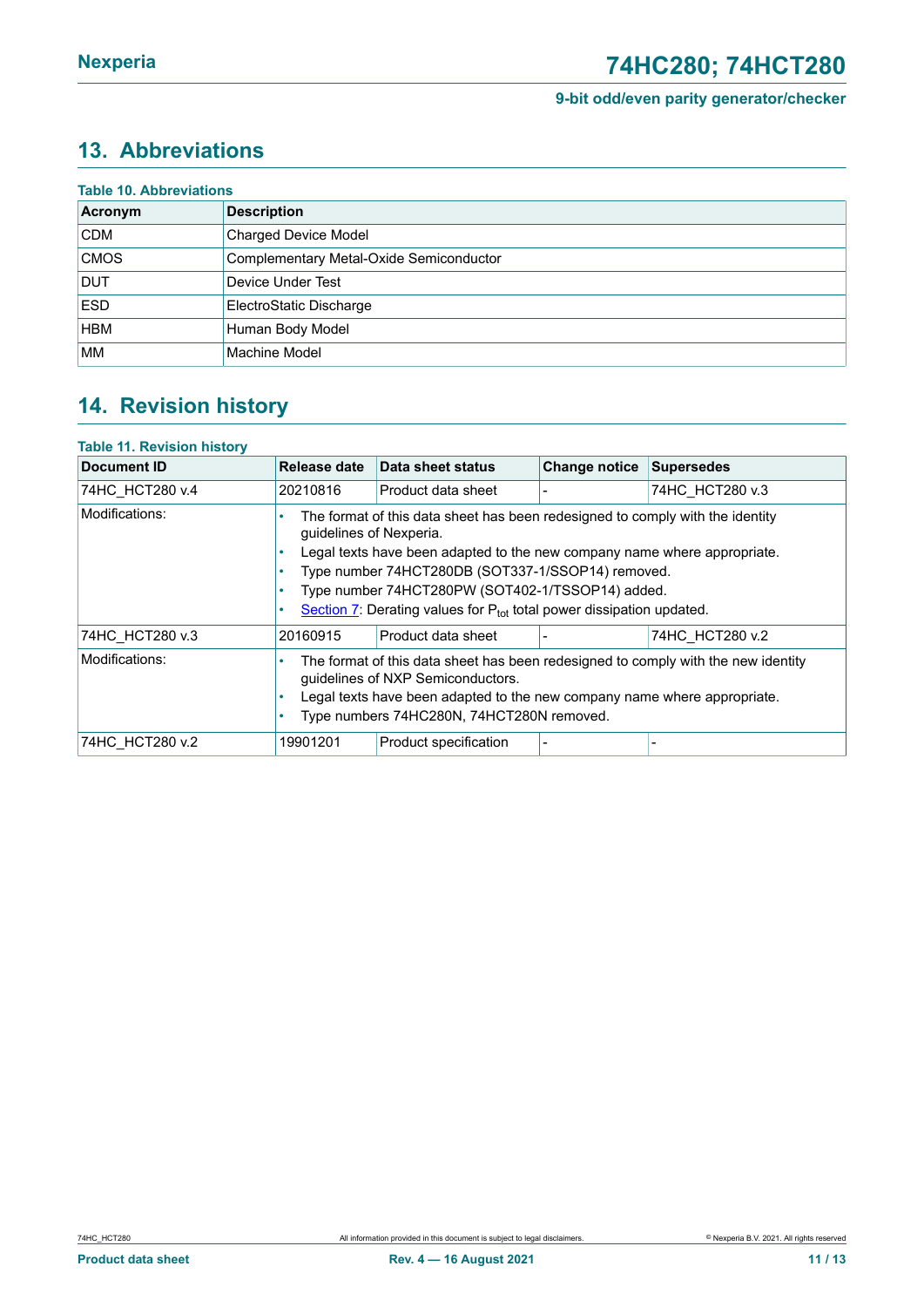### <span id="page-11-0"></span>**15. Legal information**

#### **Data sheet status**

| <b>Document status</b><br>$[1]$ [2] | Product<br>status [3] | <b>Definition</b>                                                                           |
|-------------------------------------|-----------------------|---------------------------------------------------------------------------------------------|
| Objective [short]<br>data sheet     | Development           | This document contains data from<br>the objective specification for<br>product development. |
| Preliminary [short]<br>data sheet   | Qualification         | This document contains data from<br>the preliminary specification.                          |
| Product [short]<br>data sheet       | Production            | This document contains the product<br>specification.                                        |

[1] Please consult the most recently issued document before initiating or completing a design.

- The term 'short data sheet' is explained in section "Definitions".
- [3] The product status of device(s) described in this document may have changed since this document was published and may differ in case of multiple devices. The latest product status information is available on the internet at [https://www.nexperia.com.](https://www.nexperia.com)

#### **Definitions**

**Draft** — The document is a draft version only. The content is still under internal review and subject to formal approval, which may result in modifications or additions. Nexperia does not give any representations or warranties as to the accuracy or completeness of information included herein and shall have no liability for the consequences of use of such information.

**Short data sheet** — A short data sheet is an extract from a full data sheet with the same product type number(s) and title. A short data sheet is intended for quick reference only and should not be relied upon to contain detailed and full information. For detailed and full information see the relevant full data sheet, which is available on request via the local Nexperia sales office. In case of any inconsistency or conflict with the short data sheet, the full data sheet shall prevail.

**Product specification** — The information and data provided in a Product data sheet shall define the specification of the product as agreed between Nexperia and its customer, unless Nexperia and customer have explicitly agreed otherwise in writing. In no event however, shall an agreement be valid in which the Nexperia product is deemed to offer functions and qualities beyond those described in the Product data sheet.

#### **Disclaimers**

**Limited warranty and liability** — Information in this document is believed to be accurate and reliable. However, Nexperia does not give any representations or warranties, expressed or implied, as to the accuracy or completeness of such information and shall have no liability for the consequences of use of such information. Nexperia takes no responsibility for the content in this document if provided by an information source outside of Nexperia.

In no event shall Nexperia be liable for any indirect, incidental, punitive, special or consequential damages (including - without limitation - lost profits, lost savings, business interruption, costs related to the removal or replacement of any products or rework charges) whether or not such damages are based on tort (including negligence), warranty, breach of contract or any other legal theory.

Notwithstanding any damages that customer might incur for any reason whatsoever, Nexperia's aggregate and cumulative liability towards customer for the products described herein shall be limited in accordance with the Terms and conditions of commercial sale of Nexperia.

**Right to make changes** — Nexperia reserves the right to make changes to information published in this document, including without limitation specifications and product descriptions, at any time and without notice. This document supersedes and replaces all information supplied prior to the publication hereof

**Suitability for use** — Nexperia products are not designed, authorized or warranted to be suitable for use in life support, life-critical or safety-critical systems or equipment, nor in applications where failure or malfunction of an Nexperia product can reasonably be expected to result in personal

#### **9-bit odd/even parity generator/checker**

injury, death or severe property or environmental damage. Nexperia and its suppliers accept no liability for inclusion and/or use of Nexperia products in such equipment or applications and therefore such inclusion and/or use is at the customer's own risk.

**Quick reference data** — The Quick reference data is an extract of the product data given in the Limiting values and Characteristics sections of this document, and as such is not complete, exhaustive or legally binding.

**Applications** — Applications that are described herein for any of these products are for illustrative purposes only. Nexperia makes no representation or warranty that such applications will be suitable for the specified use without further testing or modification.

Customers are responsible for the design and operation of their applications and products using Nexperia products, and Nexperia accepts no liability for any assistance with applications or customer product design. It is customer's sole responsibility to determine whether the Nexperia product is suitable and fit for the customer's applications and products planned, as well as for the planned application and use of customer's third party customer(s). Customers should provide appropriate design and operating safeguards to minimize the risks associated with their applications and products.

Nexperia does not accept any liability related to any default, damage, costs or problem which is based on any weakness or default in the customer's applications or products, or the application or use by customer's third party customer(s). Customer is responsible for doing all necessary testing for the customer's applications and products using Nexperia products in order to avoid a default of the applications and the products or of the application or use by customer's third party customer(s). Nexperia does not accept any liability in this respect.

**Limiting values** — Stress above one or more limiting values (as defined in the Absolute Maximum Ratings System of IEC 60134) will cause permanent damage to the device. Limiting values are stress ratings only and (proper) operation of the device at these or any other conditions above those given in the Recommended operating conditions section (if present) or the Characteristics sections of this document is not warranted. Constant or repeated exposure to limiting values will permanently and irreversibly affect the quality and reliability of the device.

**Terms and conditions of commercial sale** — Nexperia products are sold subject to the general terms and conditions of commercial sale, as published at [http://www.nexperia.com/profile/terms,](http://www.nexperia.com/profile/terms) unless otherwise agreed in a valid written individual agreement. In case an individual agreement is concluded only the terms and conditions of the respective agreement shall apply. Nexperia hereby expressly objects to applying the customer's general terms and conditions with regard to the purchase of Nexperia products by customer.

**No offer to sell or license** — Nothing in this document may be interpreted or construed as an offer to sell products that is open for acceptance or the grant, conveyance or implication of any license under any copyrights, patents or other industrial or intellectual property rights.

**Export control** — This document as well as the item(s) described herein may be subject to export control regulations. Export might require a prior authorization from competent authorities.

**Non-automotive qualified products** — Unless this data sheet expressly states that this specific Nexperia product is automotive qualified, the product is not suitable for automotive use. It is neither qualified nor tested in accordance with automotive testing or application requirements. Nexperia accepts no liability for inclusion and/or use of non-automotive qualified products in automotive equipment or applications.

In the event that customer uses the product for design-in and use in automotive applications to automotive specifications and standards, customer (a) shall use the product without Nexperia's warranty of the product for such automotive applications, use and specifications, and (b) whenever customer uses the product for automotive applications beyond Nexperia's specifications such use shall be solely at customer's own risk, and (c) customer fully indemnifies Nexperia for any liability, damages or failed product claims resulting from customer design and use of the product for automotive applications beyond Nexperia's standard warranty and Nexperia's product specifications.

**Translations** — A non-English (translated) version of a document is for reference only. The English version shall prevail in case of any discrepancy between the translated and English versions.

#### **Trademarks**

Notice: All referenced brands, product names, service names and trademarks are the property of their respective owners.